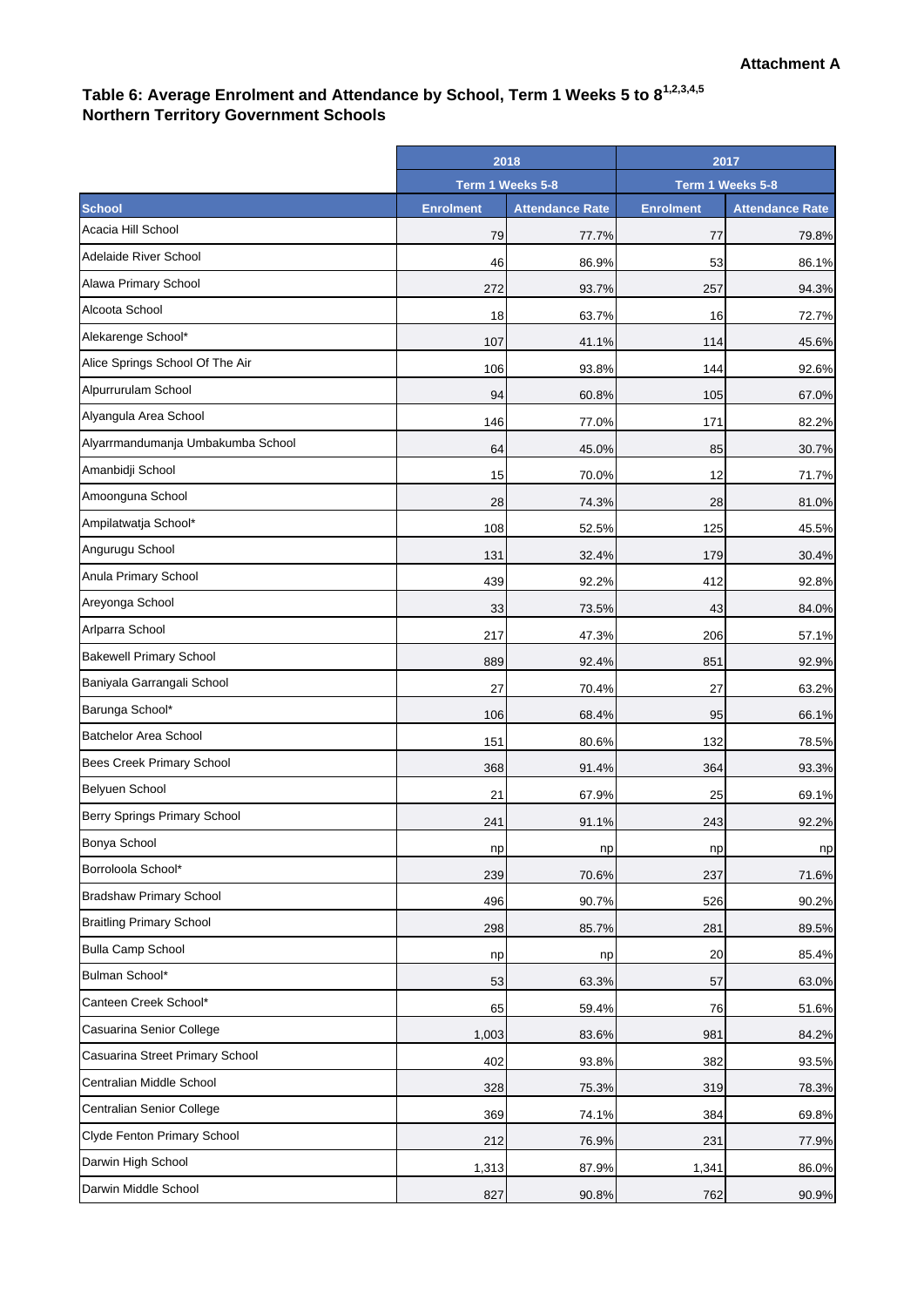|                                | 2018             |                        | 2017             |                        |
|--------------------------------|------------------|------------------------|------------------|------------------------|
|                                | Term 1 Weeks 5-8 |                        | Term 1 Weeks 5-8 |                        |
| <b>School</b>                  | <b>Enrolment</b> | <b>Attendance Rate</b> | <b>Enrolment</b> | <b>Attendance Rate</b> |
| Douglas Daly School            | 17               | 84.3%                  | np               | np                     |
| Dripstone Middle School        | 496              | 90.5%                  | 527              | 88.8%                  |
| <b>Driver Primary School</b>   | 547              | 90.1%                  | 503              | 92.4%                  |
| Dundee Beach School            | 22               | 90.4%                  | 22               | 92.4%                  |
| <b>Durack Primary School</b>   | 493              | 93.5%                  | 496              | 93.6%                  |
| Elliott School*                | 63               | 74.6%                  | 87               | 77.8%                  |
| Epenarra School*               | 50               | 46.0%                  | 38               | 61.0%                  |
| <b>Finke School</b>            | 29               | 63.0%                  | 33               | 68.7%                  |
| <b>Forrest Parade School</b>   | 73               | 89.1%                  | 62               | 87.0%                  |
| Gapuwiyak School               | 220              | 43.0%                  | 239              | 44.7%                  |
| <b>Gillen Primary School</b>   | 243              | 79.9%                  | 270              | 86.6%                  |
| Girraween Primary School       | 498              | 93.2%                  | 525              | 93.3%                  |
| <b>Gray Primary School</b>     | 370              | 90.3%                  | 384              | 89.9%                  |
| Gunbalanya School              | 300              | 58.6%                  | 297              | 51.9%                  |
| <b>Haasts Bluff School</b>     | 29               | 74.6%                  | 38               | 73.1%                  |
| Harts Range School             | 70               | 45.0%                  | 69               | 70.9%                  |
| Henbury School                 | 133              | 84.8%                  | 114              | 84.4%                  |
| Howard Springs Primary School  | 267              | 88.9%                  | 285              | 90.2%                  |
| Humpty Doo Primary School      | 408              | 90.0%                  | 408              | 90.1%                  |
| Imanpa School                  | 14               | 80.9%                  | 18               | 62.0%                  |
| Jabiru Area School             | 220              | 80.5%                  | 248              | 80.2%                  |
| Jilkminggan School*            | 84               | 61.8%                  | 88               | 62.2%                  |
| Jingili Primary School         | 341              | 92.1%                  | 325              | 92.2%                  |
| Kalkaringi School*             | 170              | 68.2%                  | 164              | 57.7%                  |
| Karama Primary School          | 200              | 83.3%                  | 197              | 91.0%                  |
| Katherine High School          | 659              | 65.8%                  | 623              | 69.7%                  |
| Katherine School Of The Air    | 144              |                        | 164              | 0.0%                   |
| Katherine South Primary School | 396              | 87.0%                  | 395              | 89.8%                  |
| Kiana School                   | np               | np                     | 14               | 60.6%                  |
| Kintore Street School          | 54               | 76.1%                  | 46               | 81.3%                  |
| Lajamanu School                | 209              | 50.0%                  | 233              | 60.5%                  |
| Laramba School                 | 67               | 72.1%                  | 59               | 78.2%                  |
| Larapinta Primary School       | 388              | 91.1%                  | 353              | 91.7%                  |
| Larrakeyah Primary School      | 493              | 92.8%                  | 483              | 94.1%                  |
| Leanyer Primary School         | 576              | 92.1%                  | 598              | 92.4%                  |
| Ludmilla Primary School        | 97               | 81.7%                  | 86               | 86.4%                  |
| MacFarlane Primary School      | 227              | 74.8%                  | 241              | 78.6%                  |
| <b>Malak Primary School</b>    | 235              | 86.5%                  | 257              | 89.2%                  |
| Malak Re-engagement Centre     | 67               | 44.7%                  |                  |                        |
| Mamaruni School                | 69               | 43.0%                  | 67               | 56.8%                  |
|                                |                  |                        |                  |                        |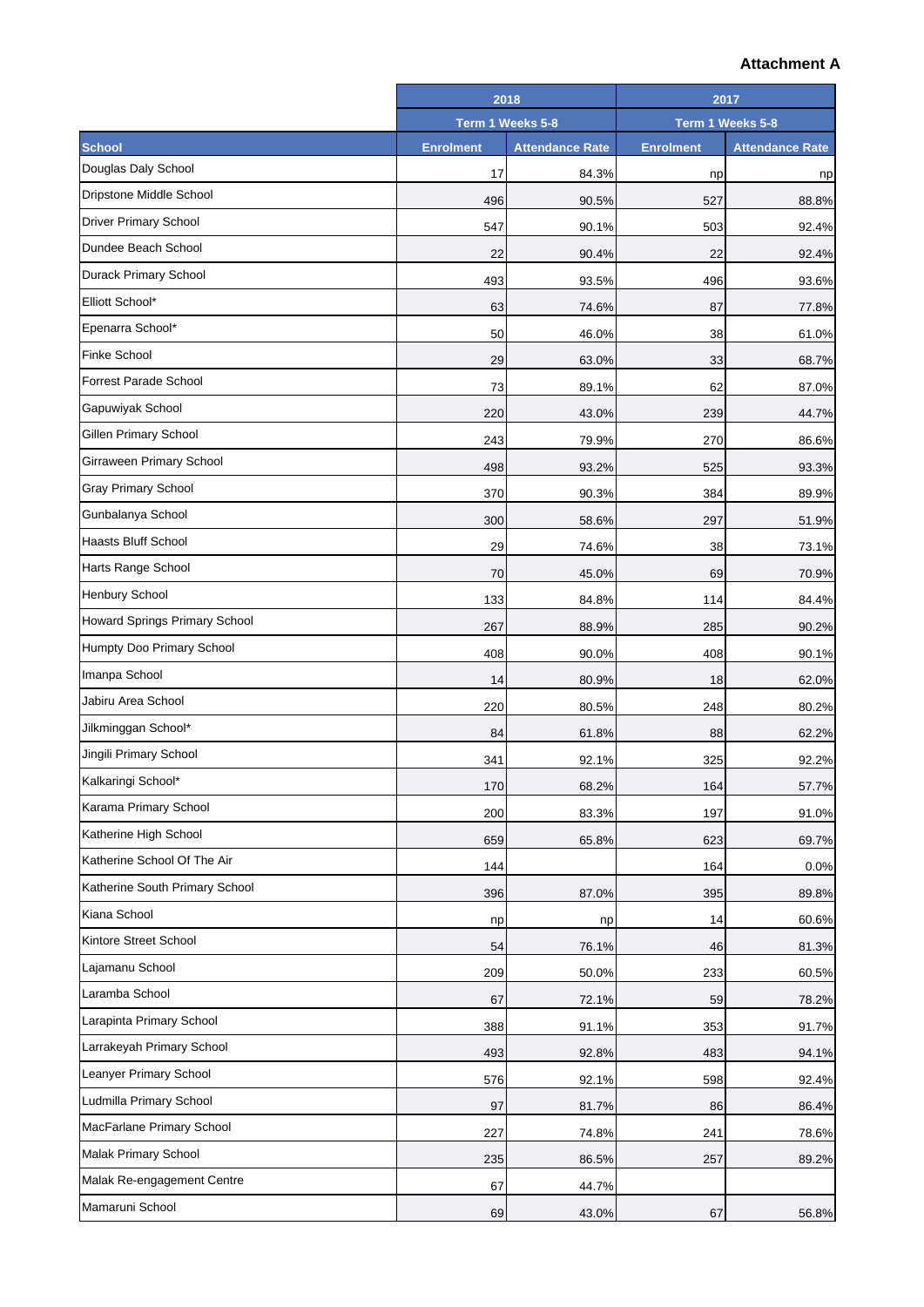|                                                 |                                                     |                  | 2018                   | 2017             |                        |
|-------------------------------------------------|-----------------------------------------------------|------------------|------------------------|------------------|------------------------|
|                                                 |                                                     | Term 1 Weeks 5-8 |                        | Term 1 Weeks 5-8 |                        |
| <b>School</b>                                   |                                                     | <b>Enrolment</b> | <b>Attendance Rate</b> | <b>Enrolment</b> | <b>Attendance Rate</b> |
| Maningrida College                              |                                                     | 682              | 46.9%                  | 700              | 52.7%                  |
| Manunda Terrace Primary School                  |                                                     | 180              | 83.9%                  | 170              | 88.6%                  |
| Manyallaluk School                              |                                                     | 25               | 59.8%                  | 21               | 56.5%                  |
| Mataranka School                                |                                                     | 28               | 91.5%                  | 42               | 80.7%                  |
| Mbunghara School                                |                                                     | np               | np                     | np               | np                     |
| Middle Point School                             |                                                     | 17               | 85.8%                  | 28               | 88.1%                  |
| Milikapiti School                               |                                                     | 61               | 76.3%                  | 73               | 71.8%                  |
| Milingimbi School                               |                                                     | 408              | 37.8%                  | 418              | 43.0%                  |
| Millner Primary School                          |                                                     | 196              | 87.9%                  | 204              | 84.2%                  |
| Milyakburra School                              |                                                     | 23               | 58.6%                  | 35               | 37.6%                  |
| Minyerri School                                 |                                                     | 154              | 67.9%                  | 149              | 70.1%                  |
| <b>Moil Primary School</b>                      |                                                     | 220              | 87.4%                  | 254              | 91.0%                  |
| Moulden Primary School                          |                                                     | 312              | 80.2%                  | 360              | 83.0%                  |
| Mount Allan School                              |                                                     | 67               | 59.5%                  | 79               | 69.4%                  |
| Mulga Bore School                               |                                                     | 20               | 51.9%                  | 24               | 33.4%                  |
| Murray Downs School                             |                                                     | np               | np                     | 21               | 62.0%                  |
| Mutitjulu School*                               |                                                     | 46               | 66.0%                  | 41               | 40.1%                  |
| Nakara Primary School                           |                                                     | 590              | 92.1%                  | 591              | 92.5%                  |
| Nemarluk School                                 |                                                     | 156              | 85.5%                  | 144              | 87.3%                  |
| <b>Neutral Junction School</b>                  |                                                     | 29               | 68.4%                  | 27               | 64.0%                  |
| Newcastle Waters School                         |                                                     | 16               | 80.3%                  | 14               | 85.2%                  |
| Nganambala School                               |                                                     | 32               | 60.3%                  | 29               | 60.9%                  |
| Nganmarriyanga School                           |                                                     | 167              | 57.8%                  | 142              | 61.0%                  |
| Ngukurr School                                  |                                                     | 303              | 64.7%                  | 331              | 68.5%                  |
| Nhulunbuy High School                           |                                                     | 301              | 80.2%                  | 279              | 77.1%                  |
| Nhulunbuy Primary School                        |                                                     | 426              | 85.0%                  | 429              | 84.5%                  |
| Nightcliff Middle School                        |                                                     | 291              | 88.4%                  | 252              | 89.9%                  |
| Nightcliff Primary School                       |                                                     | 613              | 89.2%                  | 587              | 91.8%                  |
| Northern Territory School of Distance Education |                                                     | 394              | 100.0%                 | 388              | 100.0%                 |
| Ntaria School                                   |                                                     | 191              | 57.9%                  | 194              | 73.6%                  |
| Numbulwar School                                |                                                     | 181              | 58.8%                  | 167              | 55.2%                  |
| Nyirripi School                                 |                                                     | 27               | 48.7%                  | 35               | 61.4%                  |
| Palmerston College                              | Palmerston Senior College<br>Rosebery Middle School | 1,146            | 82.9%                  | 1,120            | 84.6%                  |
| Papunya School*                                 |                                                     |                  |                        |                  |                        |
| Parap Primary School                            |                                                     | 143<br>523       | 45.6%<br>93.5%         | 153<br>539       | 56.3%<br>94.3%         |
| Peppimenarti School                             |                                                     | 48               | 76.7%                  | 35               | 83.1%                  |
| Pigeon Hole School                              |                                                     | 25               | 85.7%                  | 25               | 89.4%                  |
| Pine Creek School                               |                                                     | 31               | 78.2%                  | 42               | 58.4%                  |
| Pularumpi School                                |                                                     |                  |                        |                  | 80.7%                  |
|                                                 |                                                     | 61               | 77.8%                  | 49               |                        |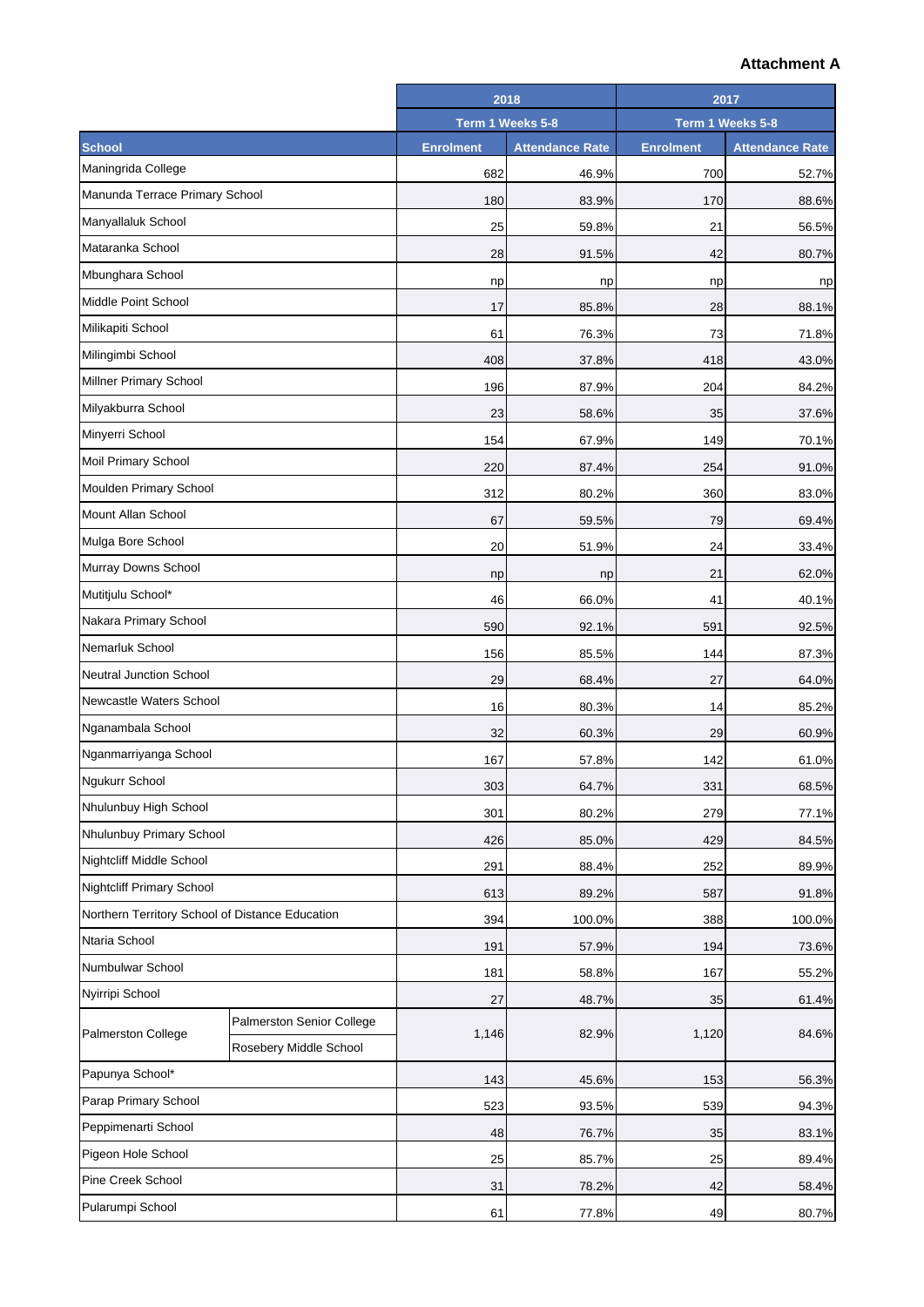|                                     |                  | 2018                   |                  | 2017                   |  |
|-------------------------------------|------------------|------------------------|------------------|------------------------|--|
|                                     |                  | Term 1 Weeks 5-8       |                  | Term 1 Weeks 5-8       |  |
| <b>School</b>                       | <b>Enrolment</b> | <b>Attendance Rate</b> | <b>Enrolment</b> | <b>Attendance Rate</b> |  |
| Ramingining School*                 | 298              | 58.3%                  | 301              | 59.5%                  |  |
| Robinson River School               | 58               | 69.0%                  | 50               | 85.1%                  |  |
| Rockhampton Downs School            | 30               | 58.8%                  | 17               | 93.7%                  |  |
| Rosebery Primary School             | 587              | 91.2%                  | 571              | 93.0%                  |  |
| Ross Park Primary School            | 505              | 93.5%                  | 499              | 93.5%                  |  |
| Sadadeen Primary School             | 259              | 73.7%                  | 257              | 70.7%                  |  |
| Sanderson Middle School             | 401              | 83.6%                  | 396              | 87.6%                  |  |
| Shepherdson College                 | 569              | 44.7%                  | 672              | 41.3%                  |  |
| <b>Stirling School</b>              | 16               | 76.0%                  | 16               | 57.5%                  |  |
| Stuart Park Primary School          | 664              | 91.7%                  | 623              | 93.1%                  |  |
| Taminmin College                    | 1,120            | 84.4%                  | 1,091            | 86.7%                  |  |
| Tennant Creek High School           | 240              | 56.4%                  | 238              | 64.0%                  |  |
| <b>Tennant Creek Primary School</b> | 411              | 68.2%                  | 408              | 74.6%                  |  |
| <b>Timber Creek School</b>          | 45               | 67.1%                  | 54               | 70.1%                  |  |
| <b>Tipperary Station School</b>     | np               | np                     | np               | np                     |  |
| Titjikala School                    | 35               | 65.7%                  | 28               | 67.7%                  |  |
| Ti Tree School                      | 106              | 50.1%                  | 94               | 62.0%                  |  |
| Urapunga School                     | 33               | 67.2%                  | 22               | 84.9%                  |  |
| Wagaman Primary School              | 288              | 94.0%                  | 291              | 94.7%                  |  |
| <b>Wallace Rockhole School</b>      | 14               | 70.9%                  | 25               | 81.4%                  |  |
| Walungurru School                   | 57               | 75.4%                  | 62               | 65.2%                  |  |
| Wanguri Primary School              | 356              | 91.7%                  | 356              | 92.3%                  |  |
| Warruwi School                      | 87               | 56.2%                  | 79               | 63.7%                  |  |
| Watarrka School                     | 17               | 60.4%                  | 13               | 79.3%                  |  |
| Watiyawanu School                   | 55               | 66.6%                  | 43               | 72.8%                  |  |
| Willowra School                     | 76               | 41.9%                  | 69               | 55.4%                  |  |
| Woodroffe Primary School            | 453              | 90.1%                  | 437              | 91.6%                  |  |
| <b>Woolaning School</b>             | np               | np                     | 12               | 80.7%                  |  |
| Woolianna School                    | 45               | 79.1%                  | 62               | 84.5%                  |  |
| Wugularr School*                    | 136              | 59.0%                  | 144              | 57.6%                  |  |
| Wulagi Primary School               | 265              | 89.1%                  | 245              | 88.5%                  |  |
| Yarralin School*                    | 52               | 80.3%                  | 53               | 76.3%                  |  |
| Yirrkala Homeland School            | 83               | 86.4%                  | 102              | 63.2%                  |  |
| Yirrkala School                     | 184              | 56.3%                  | 178              | 64.9%                  |  |
| Yuendumu School                     | 258              | 55.7%                  | 225              | 59.7%                  |  |
| Yulara School                       | 57               | 90.1%                  | 64               | 85.4%                  |  |

1. The data in the above table excludes 20 enrolments from Malak Re-engagement Centre (Tivendale) and 24 enrolments for Centralian Senior College

(Owen Springs). Both schools have an attendance rate of 100 per cent.

2. Calculations are based on precise data, due to rounding some totals may not correspond with the sum of separate figures.

3. The Education Act allows a student to be exempted from attending course requirements provided by a distance education centre. Attendance data is not collected for students undertaking studies through distance education in Katherine School of the Air.

4. np = not publishable as enrolments are less than 12.

\* = school is participating in the Remote Schools Attendance Strategy (RSAS)